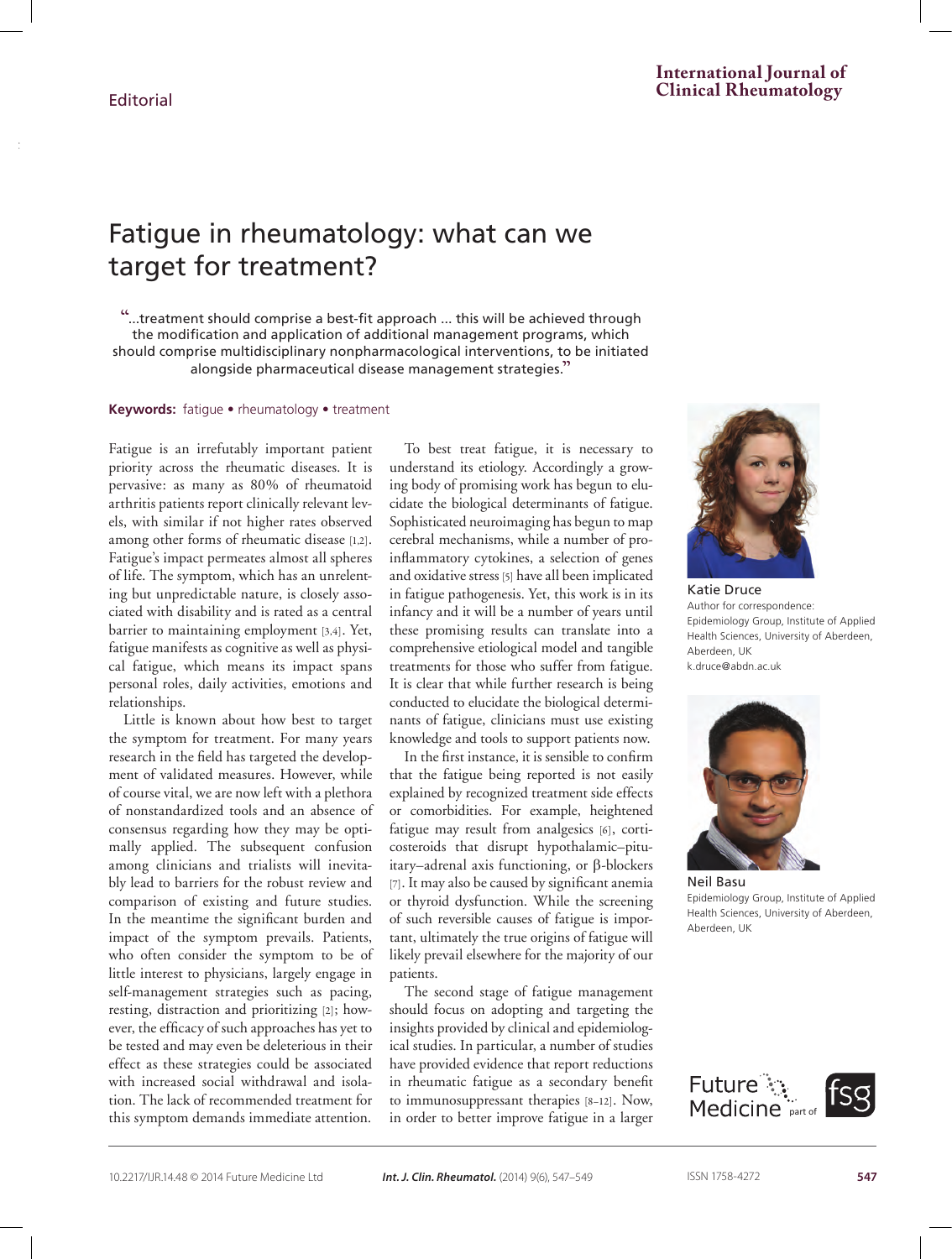proportion of patients, supplementary interventions require exploration. Such interventions will require the targeting of factors that drive fatigue improvements and it is becoming apparent that disease activity is unlikely to be the principal culprit. Anecdotal reports as to the fatigue–disease activity association are not consistently supported by epidemiological studies; lupus patients continue to report substantial fatigue during times of low, or no, disease activity and patients with fibromyalgia experience a high level of fatigue despite a lack of inflammation.

## "The effects of pain, as well as the effects of disease activity, are mediated by sleep problems, which are a second key mediator of fatigue."

As a result, researchers are increasingly turning to the use of mediation models to clarify the proponents of fatigue change and identify possible targets for treatment. So far, these models have demonstrated that fatigue reductions are likely a downstream impact of disease activity on a number of other factors. It is of importance that many of these factors, which are psychosocially influenced, appear to be common between diseases – not only then may the etiology of fatigue be common between diseases, but perhaps treatment could be too. In particular, a strong body of evidence has broadly implicated pain, sleep disruptions, depression and disability as mediators of fatigue and those which should be targeted to optimize treatment of the symptom.

It has long since been established that there is a strong link between fatigue and pain, and it is known that a number of pain-relieving drugs prompt improvements in fatigue [13]. It is therefore unsurprising that the evidence indicates that pain mediates the effect of disease activity and drives improvements in fatigue [14,15]. The effects of pain, as well as the effects of disease activity, are mediated by sleep problems, which are a second key mediator of fatigue [16,17]. Yet, while attempts to reduce fatigue via reductions in pain may be fruitful, attempts to do so via reductions in sleep problems are less so; attempts to rest and sleep sufficiently appear not to reduce or manage fatigue [16]. Instead, it seems that improved sleep hygiene should be used to stave off heightened fatigue, rather than to improve an existing fatigue state.

Depressive symptoms also mediate fatigue changes and patient's perception of their condition [6,15]. Although the relationship is complicated by the identification of fatigue as a symptom of depression in addition to overlapping definitions and measurements of the symptoms, it has been shown that both a history of depression and current poor mental health mediates fatigue change [15]. It is therefore likely that future stratification according to the presence of a depressive history may aid the appropriate triage of patients towards more relevant treatment pathways. Lastly, disability, another possible target for treatment, may cause heightened fatigue due to the increased physical effort required to complete daily tasks [18] and indeed changes in disability have been found to be linked to changes in fatigue [8,19].

For those seeking to treat fatigue, it is promising that a number of nonpharmacological intervention studies, which include physical activity and psychosocial interventions, have been shown to reduce the problem [20]. However, fatigue is rarely the primary outcome of these trials which tend to exert their effect by targeting the established mediators of fatigue (disability, pain, sleep and depressive symptoms) in isolation. It is therefore not surprising to observe rather modest effect sizes in terms of fatigue alleviation. That being said, existing interventions represent an ideal foundation for symptom management and it is possible that fatigue focused modifications underpinned by the targeting of multiple mediators will produce enormous gains in management. Such trials also provide the ideal vehicle to better delineate more precise mediators, for example, coping dysfunctions, which in turn will optimize effectiveness even further.

## **Conclusion & future perspective**

Fatigue is a common and burdensome symptom across the rheumatic diseases for which there is currently no recommended treatment. Novel and promising work is being conducted to determine the biological mechanisms of fatigue, but it will take many years to turn this into tangible treatments. Patients can no longer remain in the burdensome state of high fatigue and so clinicians must use the data and techniques readily at hand to treat the symptom.

# "...it is variables such as pain, depression, sleep and disability which appear to represent ideal targets for treatment."

The treatment of the underlying disease process offers an important starting block in the management process, but as mediation models indicate, these improvements may not reflect direct improvements in disease activity. Instead, it is variables such as pain, depression, sleep and disability which appear to represent ideal targets for treatment. It should be acknowledged that there is an increasing focus on the potential existence of differing fatigue phenotypes between which the causes and therefore treatments of fatigue may differ. As a result, it may be that we should not only be asking what, but also who to target for treatment.